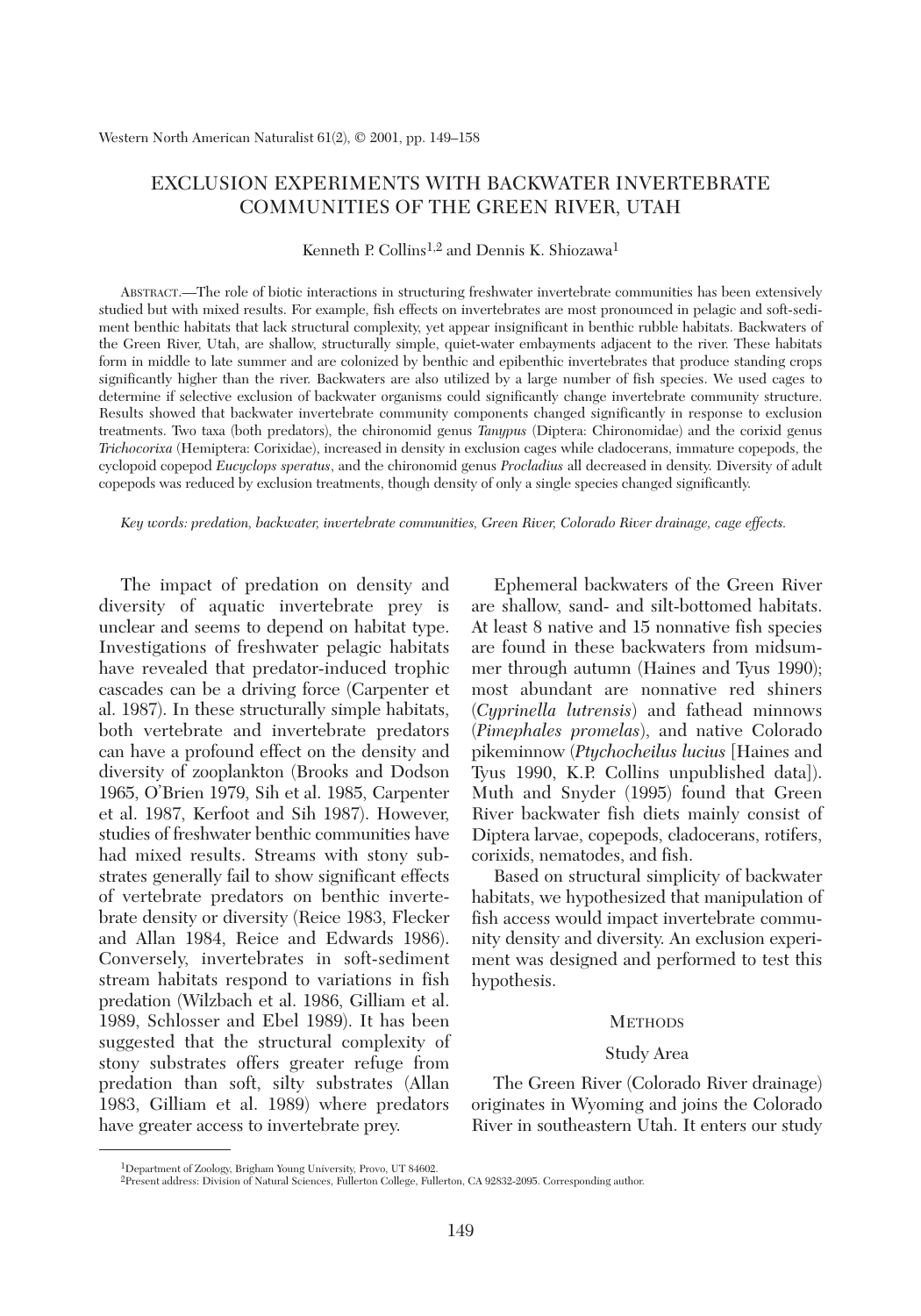area at Ouray National Wildlife Refuge (ONWR) 404 km above the Colorado River confluence. At Jensen, Utah (near ONWR), it has a 47,723-km<sup>2</sup> drainage area with average peak flow of 338  $\mathrm{m}^3$  s<sup>-1</sup> and average low flow of 106  $\mathrm{m}^3$  s<sup>-1</sup> (U.S. Geological Survey data). Backwaters are cut off secondary side channels and quiet-water habitats isolated behind point bars that emerge as river level falls in summer; the length of backwaters is greater than the width at their mouth. Backwaters in this study were shallow (approximately 0.75 m to 1.0 m deep) with no current. Secchi disk visibility averaged 22 cm, and substrate was soft sediments under a flocculent layer approximately 4 cm thick. Backwaters were free of macrophytes. Lack of current and relatively stable substrate allow backwaters to support higher invertebrate density than the main river (Mabey 1993, Wolz and Shiozawa 1995). Combination of high food concentration, warmer temperatures, and no current is likely what makes backwaters attractive to fish.

### Experimental Design

A 3-way analysis of variance design was used with the following 3 treatments in each of 3 replicate backwaters sampled over a 4 month period: (a) control—a cageless ( $2 \times 2$ m) area, marked by posts, which was open for foraging to all backwater organisms; (b) closed—a caged area  $(2 \times 2-m)$  that excluded all fish and large, nonflying invertebrates; and (c) perforated—a cage  $(2 \times 2-m)$  with 2.5-cmwide by 10-cm-high perforations (approximately 10 cm apart) in each side for a total of approximately 80 perforations per side. Perforations excluded adult carp (*Cyprinus carpio*) and channel catfish (*Ictalurus punctatus*), but not smaller fish, such as young Colorado pikeminnow, red shiner, and fathead minnow, and large invertebrates. Each cage panel was 1.2 m high and 2 m wide, framed with wood, and covered with 1.6-mm fiberglass screen mesh. Panels were bolted together and secured with fence posts at each corner. Cages extended 20–40 cm above water, varying with river depth. Treatment position within each backwater was randomized.

### Sampling

We installed cages 6–8 August 1992 and took samples 14–15 August (week 1), 28–29 August (week 3), and 11–12 September (week 5). Each sample comprised 30 benthic cores (19-mm diameter, 10-cm depth) and 5 vertical plankton tows (20-cm diameter, 63-µm mesh) from each treatment within each backwater. Over the duration of the experiment, we took a total of 180 core samples per treatment, and total area sampled was approximately 510 cm2. Samples were preserved in 5% formalin.

Core samples were washed through a 63-µm mesh screen. Diptera larvae (Chironomidae and Ceratopogonidae), Cladocera, Copepoda (adults, copepodites, and nauplii), Rotifera, Corixidae, Nematoda, Oligochaeta, and Gastrotricha were counted from at least 10 benthic cores randomly chosen from 30 cores from each treatment/backwater combination on each date. We counted organisms from all 5 plankton tows, and all cladocerans and adult copepods from those samples were identified. Chironomidae were mounted on slides in Hoyer's solution and identified to genus using Mason (1968), Wiederholm (1983), and Merritt and Cummins (1984). Cladocerans and adult copepods were identified to species using keys by Yeatman (1959) and Pennak (1989).

### Statistical Analysis

Data were examined with weighted 3-way analysis of variance (ANOVA) tests on means of log-transformed  $(\ln [x + 1])$  sample counts for each group of organisms. The ANOVA model was:

$$
Y_{ijk} = \mu + B_i + T_j + BT_{ij} + D_k + BD_{ik} + TD_{jk} + BTD_{ijk}
$$

where  $Y_{iik}$  is the log-transformed mean of subsample counts from the j<sup>th</sup> treatment in the i<sup>th</sup> backwater on the  $k<sup>th</sup>$  date,  $B<sub>i</sub>$  is the random backwater (block) effect,  $T_i$  is the fixed treatment effect, and  $D_k$  is the fixed date effect. Treatment effects *F*-ratios were calculated using the mean square of the block by treatment interaction as the denominator. Anderson-Darling normality tests showed that in all cases data were normal.

We analyzed effects of fish predation on richness, evenness, and heterogeneity of chironomids and copepods using the same ANOVA design. Chironomids and planktonic copepods were used to test for diversity effects because they are readily identified to genus and species, respectively. We calculated richness, evenness, and heterogeneity for each treatment replicate on each date. Species richness was based on the rarefaction method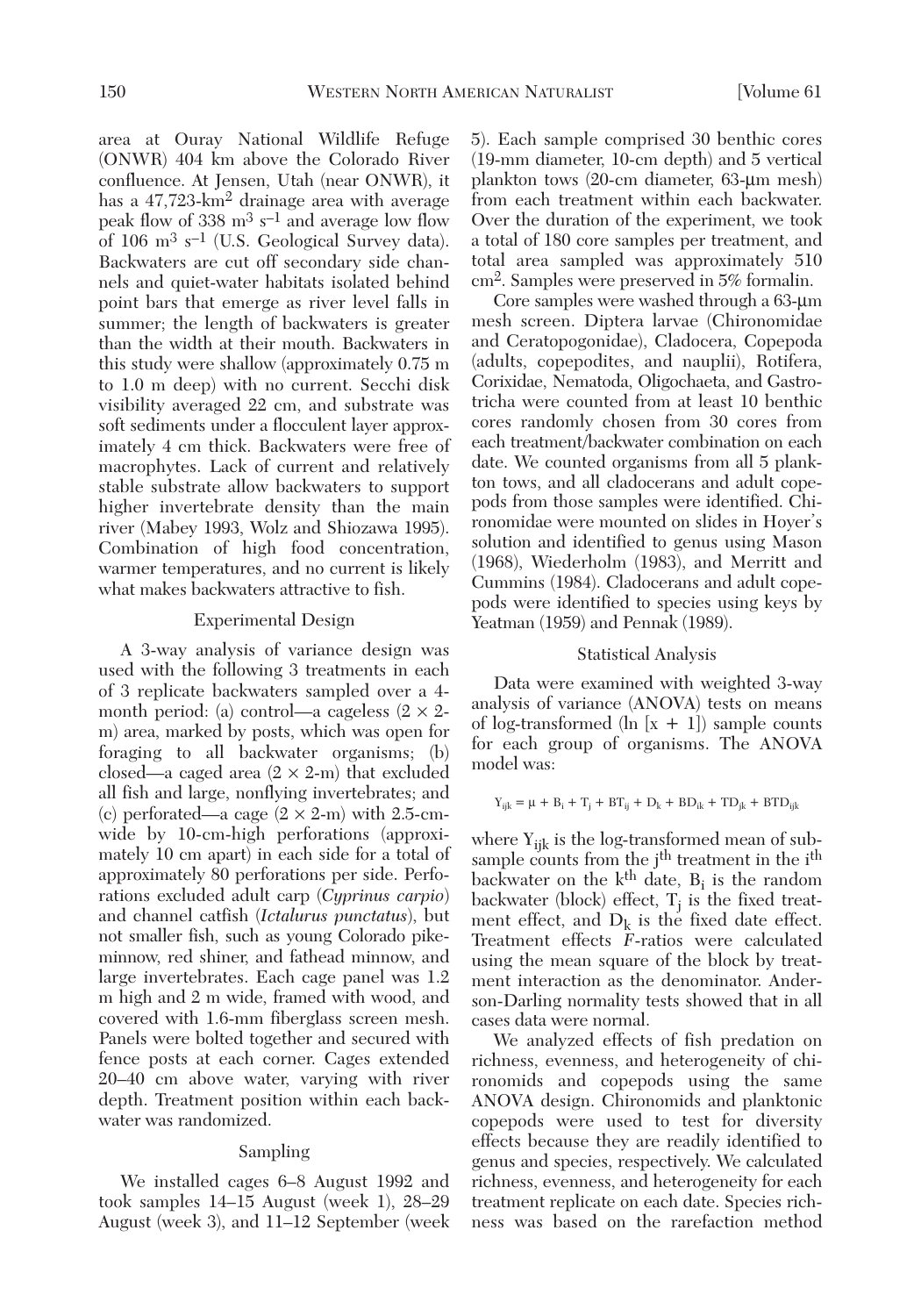(Hurlbert 1971, Simberloff 1972), which estimates the number of species expected in a random sample of *n* individuals taken from a collection. Heterogeneity was estimated with the nonparametric Simpson's reciprocal index (Hill's *N*<sub>2</sub>; Hill 1973). Evenness was calculated using the modified Hill's ratio (Alatalo 1981).

Mean densities and 95% confidence intervals of major benthic and planktonic invertebrate taxa were calculated for each treatment on each date. Plankton densities were calculated on  $\ln(x + 1)$  transformed count data and then converted back into actual densities because of small sample size and a negative binomial distribution (Elliot 1977).

#### **RESULTS**

### Benthic Invertebrate Densities

Four benthic taxa showed significant treatment effects. The chironomid genera *Tanypus* and *Procladius* were significantly affected by treatment (3-way ANOVA, treatment effect:  $F_{2,4} = 30.95, P = 0.004; F_{2,4} = 9.08, P = 0.033,$ respectively; Figs. 1b, 1c), and total numbers of immature chironomid (Diptera) larvae showed a marginal treatment effect (3-way ANOVA, treatment effect:  $F_{2,4} = 5.85, P =$ 0.064; Fig. 1a). *Tanypus* densities were lower in open controls than in perforated and closed treatments on week 3 (Tukey pairwise comparisons of treatment effect:  $P = 0.025$  for open vs. perforated, and  $P = 0.043$  for open vs. closed), but had no significant pairwise differences among treatments in weeks 1 and 5. This is probably due, in week 5, to high variance in *Tanypus* density in open controls. Despite a significant overall treatment effect for *Procladius*, Tukey comparisons showed no pairwise differences among treatments for any date.

The closed-cage treatment reduced the abundance of benthic copepodites (3-way ANOVA, treatment effect:  $F_{2,4} = 14.50, P =$ 0.015; Fig. 2a) and nauplii (3-way ANOVA, treatment effect:  $F_{2,4}$  =8.50,  $P = 0.036$ ; Fig. 2b) relative to controls. Tukey pairwise comparisons revealed that on week 3 copepodite densities in controls were significantly higher than in closed treatments  $(P = 0.015)$ , and on week 5 control densities were marginally higher than both perforated and closed treatments  $(P = 0.092$  for open vs. perforated, and  $P = 0.079$  for open vs. closed). Nauplii densities



Fig. 1. Mean of average log-transformed sample counts from benthic cores used in 3-way ANOVA for (a) Chironomidae, (b) *Tanypus,* and (c) *Procladius* from Green River backwaters, Ouray National Wildlife Refuge, Utah. Vertical bars indicate  $\pm 1$  *s*; *n* = 3 for each treatment/date combination.

in perforated (though not control) treatments were significantly higher than in closed treatments on week  $3 (P = 0.05)$ , and control densities were marginally higher than closed treatments on week  $5$  ( $P = 0.07$ ). In most cases copepodites and nauplii densities in perforated treatments were intermediate between control and closed densities (Fig. 2).

Only Oligochaeta and Chironomidae (total) showed significant treatment by date interactions (3-way ANOVA, treatment by date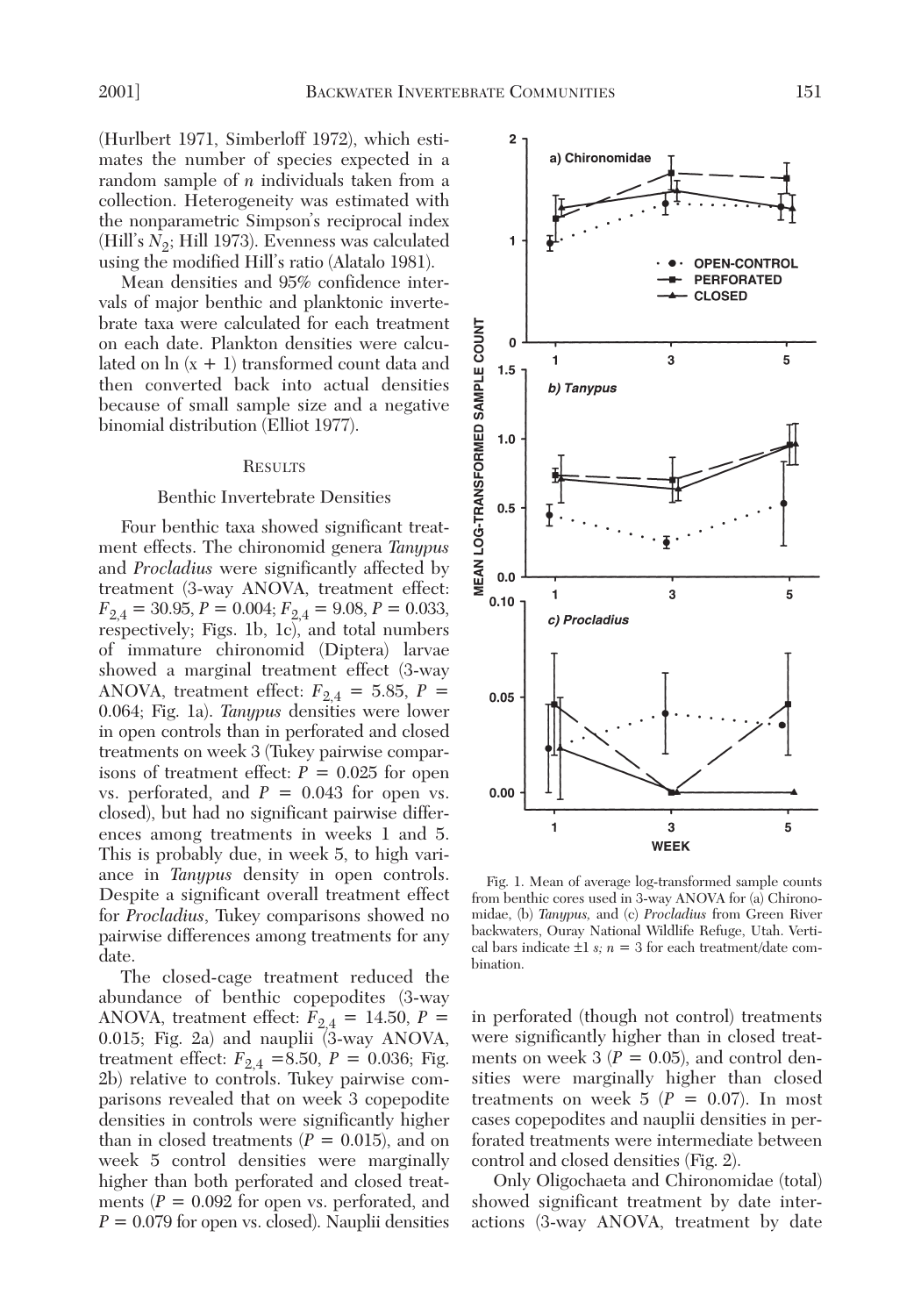

Fig. 2. Mean of average log-transformed sample counts from benthic cores used in 3-way ANOVA for (a) copepodites and (b) nauplii from Green River backwaters, Ouray National Wildlife Refuge, Utah. Vertical bars indicate  $\pm 1$  *s*;  $n = 3$  for each treatment/date combination.

interaction:  $F_{4,8} = 4.17$ ,  $P = 0.041$ ;  $F_{4,8} =$ 4.91, *P* = 0.027, respectively). Nematodes, the most abundant benthic taxon, showed no significant treatment effect or treatment by date interaction (Table 1).

## Planktonic Invertebrate Densities

Four planktonic taxa showed significant or marginally significant treatment effects, but none showed a significant treatment by date interaction. Of the 4, only *Trichocorixa* (Hemiptera: Corixidae) had higher densities in closed cages relative to controls (3-way ANOVA, treatment effect:  $F_{2,4} = 15.93, P = 0.012$ ; Fig. 3a). As with *Tanypus, Trichocorixa* densities were similar in perforated and closed treatments. Tukey pairwise comparisons showed that *Trichocorixa* density in controls was marginally lower than in perforated treatments on week  $1 (P = 0.07)$ , and significantly lower than perforated and closed treatments on week 3 (*P*

= 0.039 for open control vs. perforated, and *P* = 0.018 for open control vs. closed). The 3 treatments did not differ in week 5, probably due to large variance around means of perforated and closed treatments on that week.

Three planktonic microcrustacean groups had decreased numbers in closed cages relative to controls. Number of cyclopoid copepod *Eucyclops prionophorus* (3-way ANOVA, treatment effect:  $F_{2,4} = 8.53$ ,  $P = 0.036$ ; Fig. 3b) and total cladocerans (3-way ANOVA, treatment effect:  $F_{2,4} = 11.93$ ,  $P = 0.021$ ; Fig. 3c) showed significant treatment effects, and number of copepod nauplii showed a marginally significant effect (3-way ANOVA, treatment effect:  $F_{2,4} = 4.46$ ,  $P = 0.096$ ; Fig. 3d). The trend in all 3 cases was for controls to have higher densities than closed treatments (Fig. 3). However, Tukey pairwise comparisons of *E. prionophorus* showed no significant differences among treatments on any sampling date, and only marginally significant differences for nauplii on week 5 ( $P = 0.054$  and  $P = 0.096$ for open control vs. perforated and closed treatments, respectively). Pairwise comparisons of cladoceran treatment means revealed that numbers in closed treatments were significantly lower than in controls on week  $3 (P = 0.07)$ , but there were no significant differences among treatments for weeks 1 and 5. Cladoceran density declined steadily over the study period. However, their abundance decreased more rapidly in closed treatments than in controls (Fig. 3b). Cladocerans in perforated treatments were intermediate between controls and closed during weeks 3 and 5 (Fig. 3b).

Immature copepods (copepodites and nauplii) and rotifers were the most abundant planktonic groups (Table 2). Four copepod species (*Eucyclops speratus*, *Eucyclops prionophorus*, *Acanthocyclops vernalis*, and *Diacyclops bicuspidatus*, although *A*. *vernalis* and *D*. *bicuspidatus* were in low numbers [Tables 1, 2]) and 3 cladoceran species (*Ilyocryptus sordidus*, *Macrothrix laticornis, Leydigia quadrangularis*) were collected in plankton samples (Table 2). Of these, only *L. quadrangularis,* represented by just 3 specimens, did not also occur in benthic samples.

### **Diversity**

At least 4 species of cyclopoid copepods were present in the backwaters (see above). There was a significant treatment effect on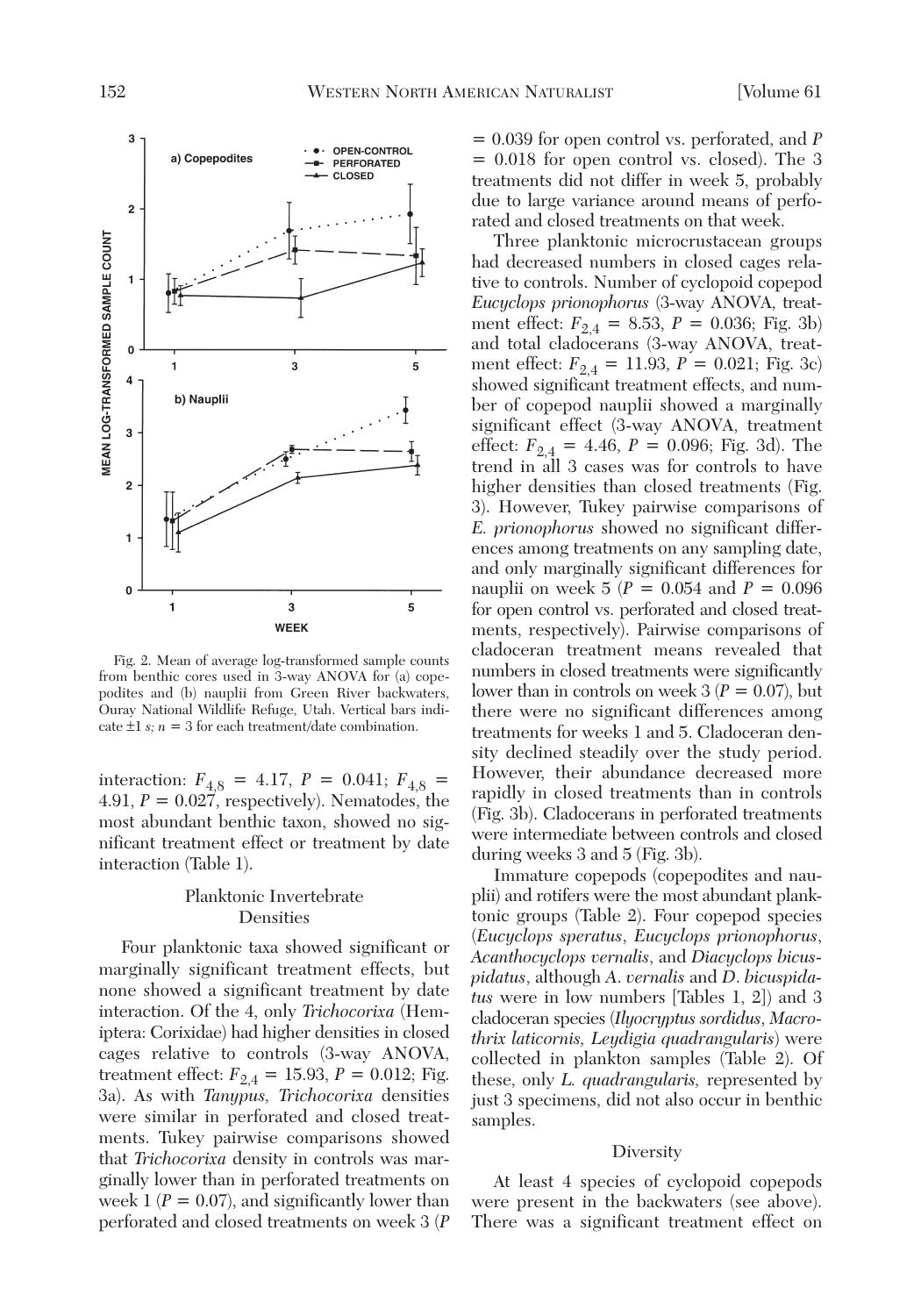| Utah. Average densities calculated by pooling                                              |                    | Week 1           |                   |                    | Week 3           |                   |                  | Week 5            |                    |
|--------------------------------------------------------------------------------------------|--------------------|------------------|-------------------|--------------------|------------------|-------------------|------------------|-------------------|--------------------|
| Taxon                                                                                      | Control            | Perforated       | $_{\rm closed}$   | Control            | Perforated       | $_{\rm closed}$   | Control          | Perforated        | $\rm{Closed}$      |
| Nematoda                                                                                   | $140683 \pm 18388$ | 142697 ± 23597   | $33294 \pm 24089$ | $211296 \pm 37067$ | 85561 ± 3300     | $78556 \pm 27473$ | 221682 ± 37313   | 243024±35731      | $211129 \pm 34589$ |
| Oligochaeta                                                                                | $3244 \pm 1343$    | $.3268 \pm 3829$ | $5800 \pm 1573$   | $30068 \pm 6917$   | $23621 \pm 4850$ | 17961 ± 4454      | $30999 \pm 8079$ | $41604 \pm 10174$ | 16260 ± 3464       |
| Ceratopogonidae                                                                            | $203 + 262$        | $120 \pm 134$    | $510 \pm 458$     | $860 \pm 442$      | $396 \pm 258$    | $487 \pm 281$     | $208 \pm 212$    | $452 \pm 292$     | $688 \pm 388$      |
| <b>Chironomidae</b>                                                                        | $7825 \pm 1484$    | $.1344 \pm 1855$ | $1993 \pm 1709$   | $.3808 \pm 3069$   | $17795 \pm 2354$ | $5326 \pm 2655$   | $12449 \pm 2151$ | $16235 \pm 2172$  | $13543 \pm 2640$   |
| Chironomus spp.                                                                            | $2709 \pm 788$     | $3880 \pm 1381$  | $3527 \pm 1367$   | 3410 ± 986         | 5761 ± 1800      | 5291 ± 1473       | $3408 \pm 945$   | $5056 \pm 1508$   | $3892 \pm 1429$    |
| Tanypus spp.                                                                               | $2772 \pm 893$     | $4938 \pm 1610$  | $4821 \pm 1606$   | 1411 ± 597         | $4821 \pm 1830$  | $4115 \pm 1448$   | $3707 \pm 1255$  | $7055 \pm 1904$   | $7298 \pm 1999$    |
| Procladius spp.                                                                            | $126 \pm 173$      | $235 + 320$      | $118 \pm 230$     | $235 \pm 278$      |                  |                   | $179 \pm 199$    | $235 \pm 320$     |                    |
| Adult Copepoda                                                                             | $2277 \pm 716$     | 4468 ± 1783      | $3292 \pm 2068$   | $4689 \pm 1470$    | $5056 \pm 2265$  | $3527 \pm 1373$   | 8217 ± 1760      | 5526 ± 2603       | $7839 \pm 4234$    |
|                                                                                            | $1875 \pm 595$     | $4115 \pm 1558$  | $3175 \pm 2079$   | 3871 ± 1345        | $5173 \pm 2192$  | $3162 \pm 1344$   | $6383 \pm 1750$  | $4586 \pm 2655$   | 5226 ± 3261        |
| $\begin{array}{l} \textit{Euyclops} {\it speratus} \\ \textit{E. prorophorus} \end{array}$ | $223 \pm 288$      | $353 \pm 385$    |                   | $559 \pm 281$      |                  | $122 \pm 238$     | $1680 \pm 517$   | $706 \pm 611$     | $2352 \pm 1930$    |
| Acanthocyclops vernalis                                                                    | $134 \pm 150$      |                  |                   | $43 \pm 84$        |                  | $122 \pm 238$     | $126 \pm 141$    |                   |                    |
| Diacyclops bicuspidatus                                                                    | $45 \pm 88$        |                  | $118 \pm 230$     |                    |                  | $122 \pm 238$     |                  |                   |                    |
| Copepodites                                                                                | $6422 \pm 1810$    | $6232 \pm 219$   | 5644 ± 1921       | $24691 \pm 5100$   | $15755 \pm 4766$ | $5960 \pm 3328$   | $32244 \pm 6553$ | 16343 ± 7917      | $12280 \pm 4903$   |
| Nauplii                                                                                    | 20434 ± 6766       | $23208 \pm 7978$ | $.2855 \pm 3834$  | $53985 \pm 9161$   | $61391 \pm 8742$ | 39084 ± 7647      | 132752 ± 16699   | 78234 ± 24074     | $76526 \pm 23165$  |
| Cladocera                                                                                  | $4879 \pm 1443$    | $5050 \pm 1430$  | $7564 + 2559$     | $3570 \pm 1160$    | $4360 \pm 1326$  | $4298 \pm 1535$   | $3112 \pm 771$   | $2668 \pm 839$    | $2022 \pm 848$     |
| Ilyocryptus sordidus                                                                       | $2998 \pm 1199$    | 7407±3203        | 6584 ± 3761       | $2961 \pm 1116$    | $3762 \pm 2015$  | $3892 \pm 2259$   | $3065 \pm 2177$  | $2704 \pm 1394$   | $2394 \pm 1707$    |
| Macrothrix laticornis                                                                      | $176 \pm 170$      | $470 \pm 548$    |                   | $436 \pm 282$      |                  |                   | $798 \pm 395$    | $1058 \pm 822$    | $252 \pm 358$      |
| Gastrotricha                                                                               | $3649 \pm 1436$    | $5071 \pm 8193$  | $1468 \pm 3141$   | 11640 ± 14941      | $22670 \pm 5803$ | $23962 \pm 7621$  | 57060 ± 14882    | 87234 ± 25093     | 59377 ± 14442      |
| Rotifera                                                                                   | $3000 \pm 1039$    | $6774 \pm 3200$  | $2665 \pm 909$    | $10539 \pm 2662$   | $11573 \pm 2436$ | $8717 \pm 1977$   | $12532 \pm 2896$ | $14019 + 3715$    | $10883 \pm 2712$   |
|                                                                                            |                    |                  |                   |                    |                  |                   |                  |                   |                    |

TABLE 1. Average density (number  $m^{-2}$ ) and 95% confidence intervals for major benthic invertebrate taxa in core samples, Green River backwaters, Ouray National Wildlife Refuge, TABLE 1. Average density (number ⋅ m–2) and 95% confidence intervals for major benthic invertebrate taxa in core samples, Green River backwaters, Ouray National Wildlife Refuge, Utah. Average densities calculated by pooling core sample data from all 3 sites for each treatment/date combination.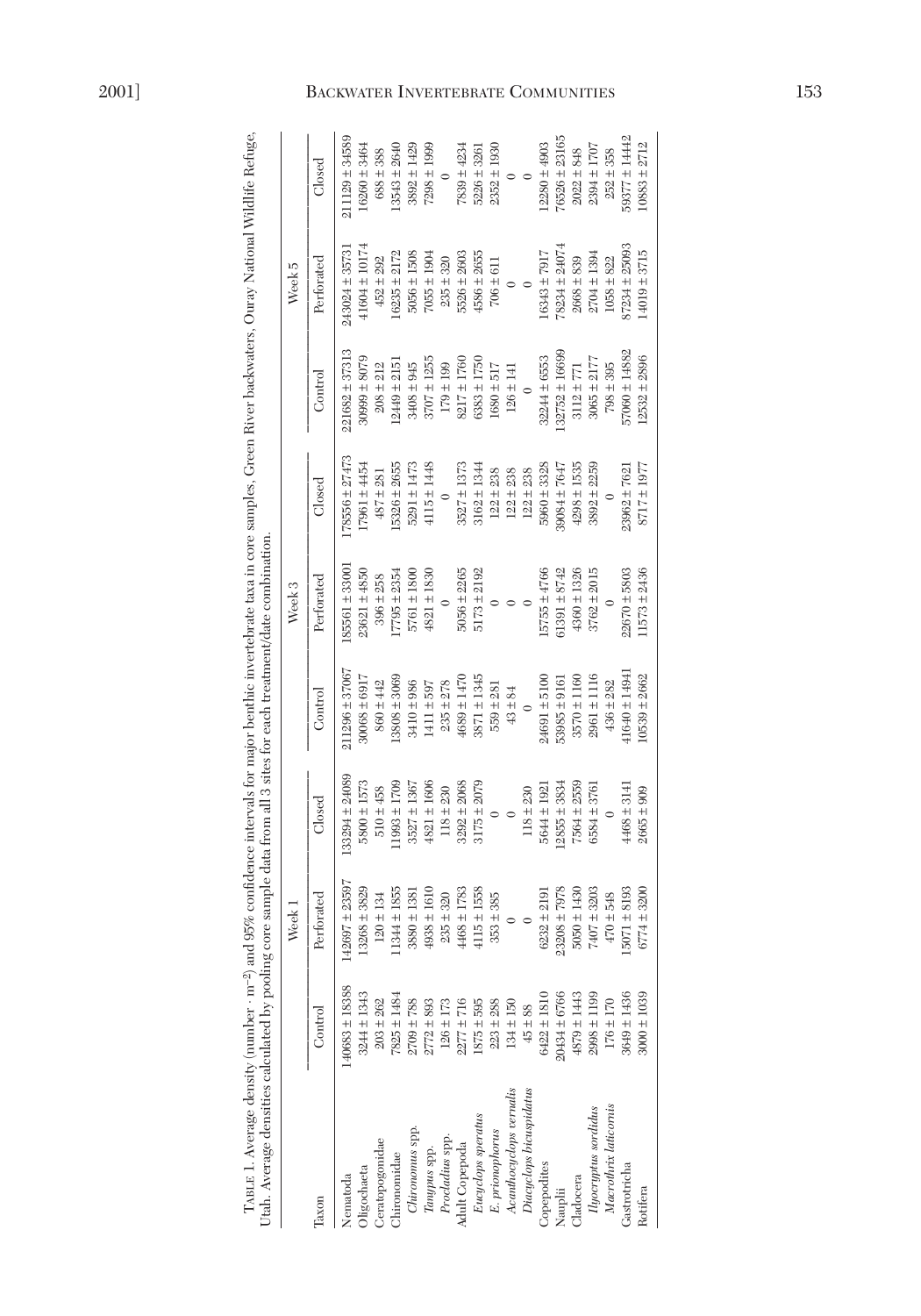

Fig. 3. Mean of average log-transformed sample counts from vertical plankton tows used in the 3-way ANOVA for (a) Corixidae, (b) *Eucyclops prionophorus,* (c) Cladocera, and (d) nauplii from Green River backwaters, Ouray National Wildlife Refuge, Utah. Vertical bars indicate  $\pm 1 s$ ;  $n = 3$  for each treatment/date combination.

heterogeneity and evenness (3-way ANOVA, treatment effect:  $F_{2,4} = 11.27, P = 0.023; F_{2,4} =$ 13.57, *P* = 0.016, respectively; Figs. 4a, 4b), and a marginally significant effect on species richness of planktonic copepods (3-way ANOVA, treatment effect:  $F_{2,4} = 6.42, P = 0.056$ ; Fig. 4c). All 3 measures showed a trend of decreased copepod diversity in perforated and closed cages. Tukey pairwise comparisons showed a significant effect on species richness between controls and closed treatments (*P* = 0.05) and a marginally significant effect between perforated and closed treatments  $(P = 0.08)$  on week 3, but no pairwise differences on weeks 1 or 5. Heterogeneity showed a marginally significant effect between perforated and closed treatments on week  $1 (P = 0.097)$  and between controls and closed treatments on week 5 (*P* = 0.10). Pairwise comparisons of treatment effects on heterogeneity between controls and perforated were significant for week  $5 (P = 0.025)$ . Pairwise comparisons of treatment effects on evenness between controls and closed cages were marginally significant on week  $3(P =$ 0.098) and significant on week  $5 (P = 0.028)$ . Controls and perforated treatments also showed significant differences for evenness on week  $5 (P = 0.009)$ .

We collected 10 chironomid genera in the benthos: *Chironomus, Glyptotendipes, Cryptochironomus, Polypedilum, Stempellinella, Nimbocera, Tanytarsus, Lenziella, Tanypus,* and *Procladius.* Only *Chironomus* and *Tanypus* were abundant. Abundances of *Tanypus* and *Procladius* were significantly affected by treatments. There was no treatment effect on any of the diversity measures for chironomids.

### **DISCUSSION**

## Density Effects

Two taxa, the chironomid genus *Tanypus* and the corixid genus *Trichocorixa,* had increased abundances in closed-cage treatments. Higher densities in closed treatments could be caused by increased survivorship due to absence of fish predators, favorable conditions created by the cage, or increased immigration/decreased emigration in the cage. Patterns in Figures 1b and 3a do not rule out any of these possibilities. Average number of organisms in perforated cages is indistinguishable from closed cages in both cases. This pattern suggests that either few fish entered the perforated cages or those that entered did not prey upon *Tanypus* and *Trichocorixa.*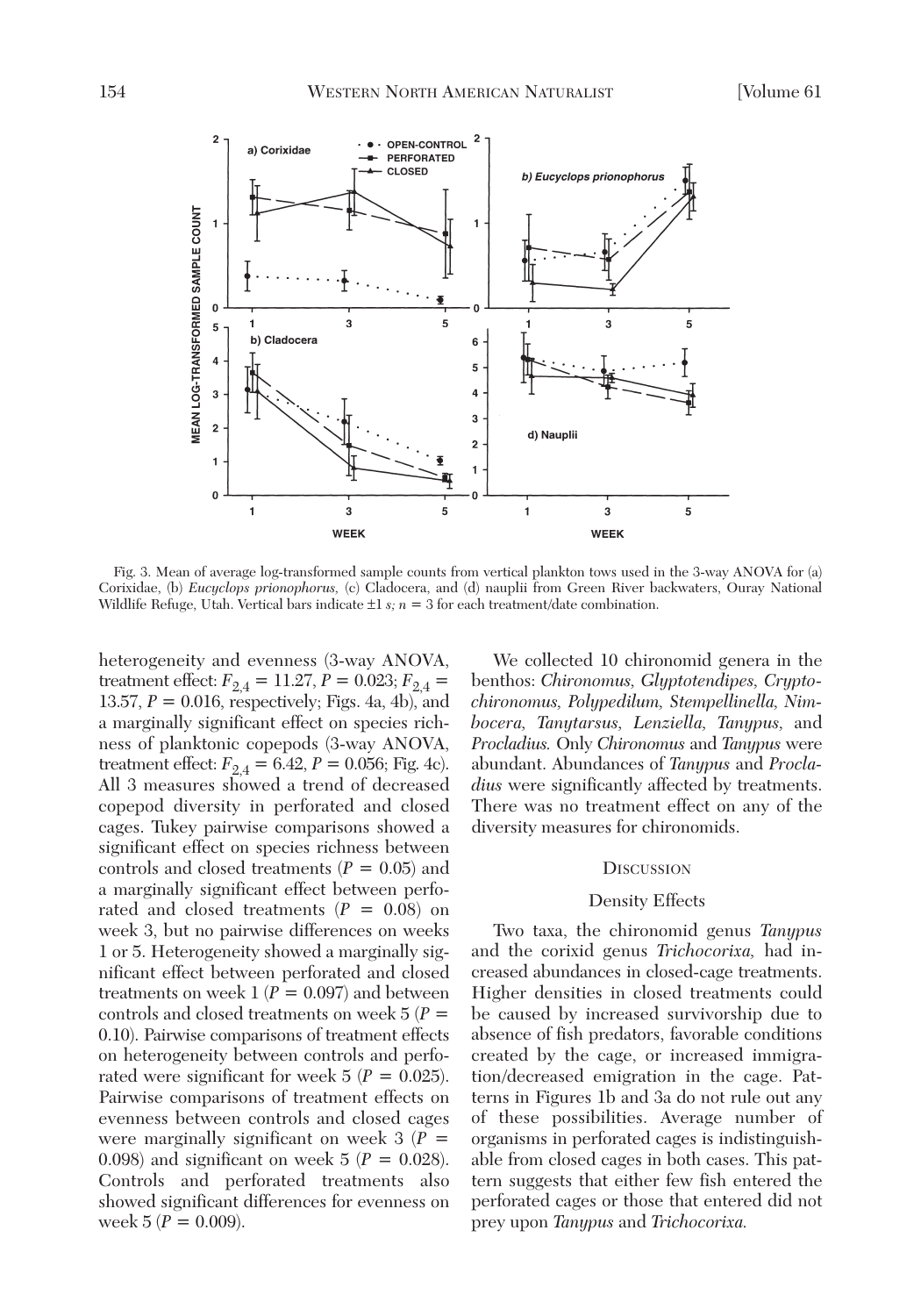| TABLE 2. Average density (number · m <sup>-2</sup> ) and 95% confidence intervals for major planktonic invertebrate taxa in vertical plankton tows. Green River backwaters, Ouray National<br>Wildlife Refuge, Utah. Averages were calculated by pooling vertical plankton tow data from all 3 sites for each treatment/date combination. |               |                 |                |               |                   |                                                  |                |                 |               |
|-------------------------------------------------------------------------------------------------------------------------------------------------------------------------------------------------------------------------------------------------------------------------------------------------------------------------------------------|---------------|-----------------|----------------|---------------|-------------------|--------------------------------------------------|----------------|-----------------|---------------|
|                                                                                                                                                                                                                                                                                                                                           |               | Week 1          |                |               | Week <sub>3</sub> |                                                  |                | Week 5          |               |
| laxon                                                                                                                                                                                                                                                                                                                                     | Control       | Perforated      | $\rm{Closed}$  | Control       | Perforated        | $\begin{array}{c}\square \text{osed}\end{array}$ | Control        | Perforated      | $\rm{Closed}$ |
| dult Copepoda                                                                                                                                                                                                                                                                                                                             | $96 \pm 5$    | $150 + 5$       | $173 \pm 7$    | $97 \pm 6$    | $125 + 6$         | $157 \pm 4$                                      | $81 \pm 3$     | $56 \pm 5$      | $60 \pm 7$    |
| Euclyclops speratus                                                                                                                                                                                                                                                                                                                       | $79 + 5$      | $115 \pm 6$     | $135 + 9$      | $85 + 7$      | $108 + 7$         | $146 \pm 4$                                      | $41 \pm 3$     | $21 \pm 7$      | $32 \pm 8$    |
| E. prionophorus                                                                                                                                                                                                                                                                                                                           | $5.6 \pm 2.7$ | $8.0 \pm 4.4$   | $3.1 \pm 2.8$  | $6.5 \pm 3.3$ | $5.7 \pm 2.7$     | $2.0 \pm 2.0$                                    | $29 + 5$       | $23 \pm 4$      | $22 \pm 3$    |
| Acanthocyclops vernalis                                                                                                                                                                                                                                                                                                                   | $5.4 \pm 4.0$ | $5.8 \pm 4.3$   | $8.5 \pm 7.3$  | $2.7 \pm 2.6$ | $5.5 \pm 4.3$     | $1.3 \pm 1.5$                                    | $2.0 \pm 2.3$  | $0.77 \pm 1.1$  | $1.4 \pm 1.7$ |
| Diacyclops bicuspidatus                                                                                                                                                                                                                                                                                                                   | $.5 \pm 1.8$  | $5.3 \pm 4.3$   | $4.7 \pm 3.3$  |               |                   |                                                  |                |                 |               |
| Copepodites                                                                                                                                                                                                                                                                                                                               | $322 \pm 6$   | $505 \pm 4$     | $345 \pm 6$    | $532 \pm 11$  | $193 \pm 8$       | $228 \pm 6$                                      | $336 + 5$      | $128 \pm 3$     | $120 \pm 4$   |
| Nauplii                                                                                                                                                                                                                                                                                                                                   | $518 \pm 11$  | $-627 \pm 7$    | $861 \pm 9$    | $022 \pm 6$   | $547 \pm 6$       | $781 \pm 4$                                      | $1536 \pm 5$   | $291 \pm 6$     | $392 \pm 5$   |
| <b>Jadocera</b>                                                                                                                                                                                                                                                                                                                           | $191 \pm 8$   | $315 + 8$       | $144 \pm 13$   | $63 \pm 8$    | $27 \pm 11$       | $9.8 \pm 6.1$                                    | $14.4 \pm 2.8$ | $5.5 \pm 3.3$   | $4.1 \pm 5.1$ |
| Ilyocryptus sordidus                                                                                                                                                                                                                                                                                                                      | $123 \pm 13$  | $174 \pm 16$    | $55 \pm 26$    | $50 \pm 14$   | $25 \pm 12$       | $8.0 \pm 6.6$                                    | $4.1 \pm 3.1$  | $3.4 \pm 4.9$   | $2.7 \pm 7.0$ |
| Macrothrix laticornis                                                                                                                                                                                                                                                                                                                     | $7.3 \pm 5.6$ | $14.3 \pm 7.5$  | $7.3 \pm 6.7$  | $4.6 \pm 3.2$ | $1.9 \pm 1.7$     | $2.2 \pm 2.3$                                    | $6.4 \pm 3.0$  | $1.2 \pm 1.7$   | $2.1 \pm 5.1$ |
| Corixidae                                                                                                                                                                                                                                                                                                                                 | $3.4 \pm 2.3$ | $21 \pm 5$      | $17.6 \pm 6.3$ | $3.0 \pm 2.2$ | $17.3 \pm 4.7$    | $23 \pm 6$                                       | $0.83 \pm 1.2$ | $1.2 \pm 4.9$   | $8.5 \pm 3.4$ |
| Rotifera                                                                                                                                                                                                                                                                                                                                  | $2652 \pm 13$ | $.890 \pm 16$   | $5291 \pm 40$  | $226 \pm 3$   | $201 \pm 4$       | $265 \pm 6$                                      | $331 \pm 4$    | $306 \pm 2$     | $426 \pm 3$   |
| Gastrotricha                                                                                                                                                                                                                                                                                                                              | $2.9 + 3.0$   | $11.3 \pm 14.3$ | $6.8 \pm 5.9$  | $6.2 \pm 2.6$ | $3.2 \pm 3.3$     | $3.1 \pm 4.1$                                    | $8.8 \pm 4.6$  | $0.38 \pm 0.83$ | $2.3 \pm 1.9$ |

Gastrotricha



Fig. 4. Mean values of diversity measures for copepods collected in vertical plankton tows and used in 3-way ANOVA of (a) heterogeneity, (b) evenness as measured by the modified Hill's ratio, and (c) species richness estimated using rarefaction method, from Green River backwaters, Ouray National Wildlife Refuge, Utah. Vertical bars indicate  $\pm 1$  *s*;  $n = 3$  for each treatment combination.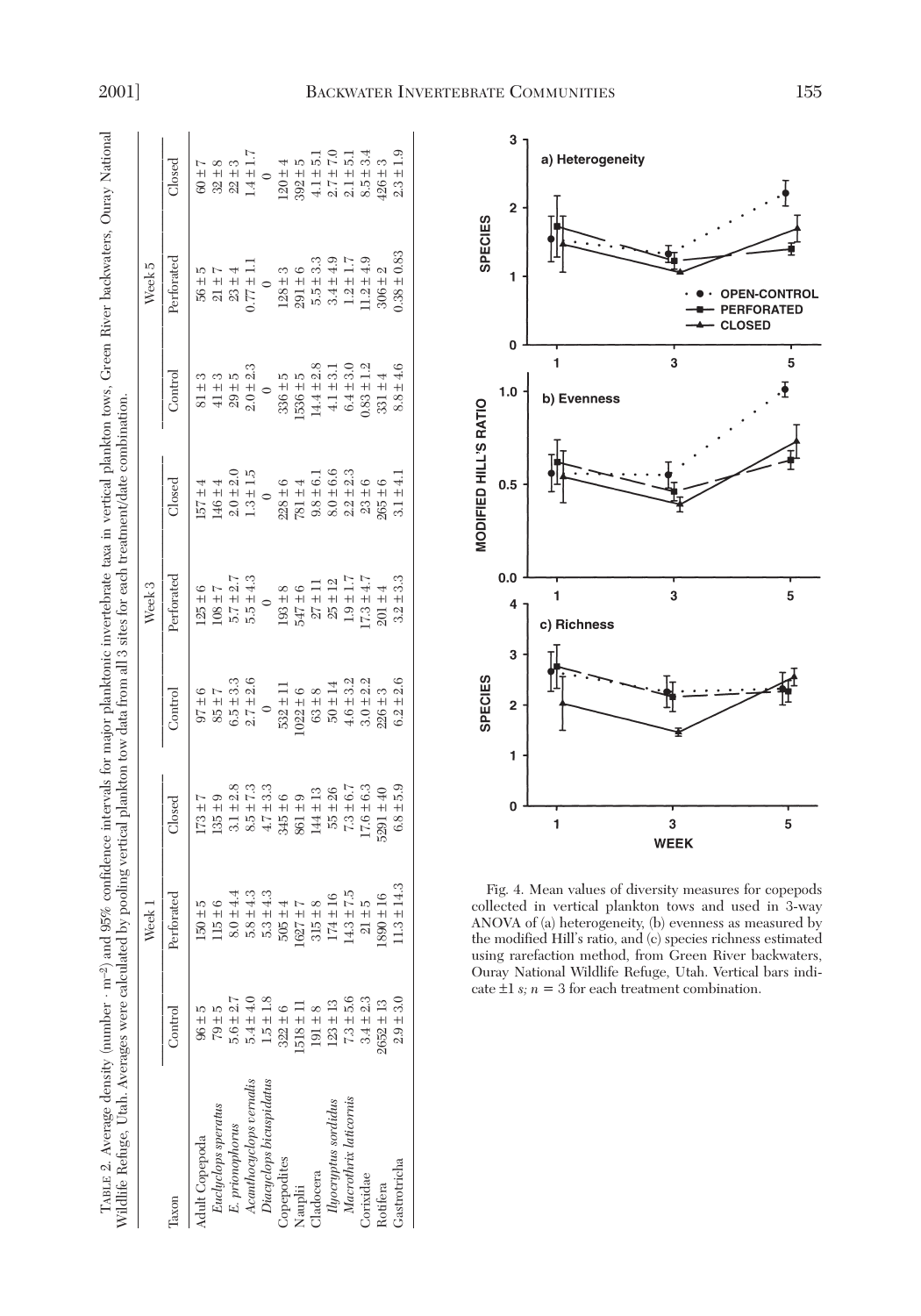*Trichocorixa* and *Tanypus* are large (relative to other backwater invertebrates) predators and may have been depleted by fish through size-selective predation. However, *Chironomus,* a detritivore, was more abundant and larger than *Tanypus,* and yet appeared unaffected by treatments. This suggests that if lower density of *Tanypus* in controls was the result of fish predation, then it is more likely attributable to behavior than size. Studies show that predatory chironomids are more susceptible to fish predation. For example, Gilinsky (1984) found that the dominant predatory midge in a pond was most affected by fish predation, Goyke and Hershey (1992) observed that Arctic ponds without fish had a significantly higher proportion of predaceous chironomids than ponds with fish, and Macchiusi and Baker (1991) showed that size-selective predation on midges can be explained by differential activity of the midges. Spatial distribution of midges may also be important in their susceptibility to fish predation. For instance, in soft benthic sediments of Utah Lake more than 85% of larval *Tanypus stellatus* occur within the top 2.5 cm of sediments, but only 33% of larval *Chironomus frommeri* are found in the same zone (Shiozawa and Barnes 1977).

Differential migration rates between the inside and outside of cages may also help explain our results. First and 2nd instar *Trichocorixa* are small enough to fit through the exclosure mesh, and 76% of individuals we measured were 1st or 2nd instars. It thus is possible that elevated numbers of corixids in perforated and closed treatments were the result of immigration. However, the few *Trichocorixa* caught in controls were early instars as well. It is unclear whether increased density of *Trichocorixa* in cages was a result of increased survivorship or immigration. As for *Tanypus,* it seems more likely that increased survivorship played a larger role since they are less mobile than *Trichocorixa* and therefore less likely to migrate into cages.

We did not find significant evidence of direct effects of exclusion on copepods, cladocerans, or nematodes although all 3 are in the diets of backwater fishes (Muth and Snyder 1995). Studies of predation on benthic invertebrates have attributed similar results to compensatory predation from invertebrate predators (Crowder and Cooper 1982, Cooper et al.

1990, Diehl 1992). This is further supported by a meta-analysis indicating that benthic invertebrate predators have more than twice the impact on other benthic invertebrates that vertebrate predators do (Wooster 1994). Cladocerans, copepodites, and nauplii in our study all had greater abundances in controls than in closed cages.

Closed-cage treatments had a negative effect on 4 taxa: *Procladius, Eucyclops prionophorus,* immature Copepoda (both copepodites and nauplii), and Cladocera. One explanation of this effect is increased levels of invertebrate predators like *Trichocorixa* and *Tanypus* in closed treatments. Both feed on benthic organisms, making it possible that they reduced the number of immature copepods and *Procladius.* However, *E. prionophorus* and cladocerans showed a significant treatment effect for individuals in plankton tows only. This makes it more likely that they were affected by *Trichocorixa,* which feeds in the water column as well as benthos. No invertebrate predator effect on oligochaetes was detected even though predatory and omnivorous chironomids (such as *Tanypus* and *Chironomus*), as well as *Trichocorixa,* are known oligochaete predators. However, since uneaten portions of oligochaetes can often regenerate, their biomass may decrease in the presence of predators while their overall numerical density remains the same (Loden 1974, Wisniewski 1978).

Other possibilities to explain the lower numbers of some taxa in closed-cage treatments include decreased survivorship due to less favorable conditions within cages, and lower rates of immigration. Patterns in Figures 1–3 do not rule out any of the possible scenarios but may give some insight. Figures 2a, 2b, 3b, and 3c all indicate that densities in perforated cages were intermediate to those in closed treatments and controls. Fish may have entered perforated cages and reduced the number of invertebrate predators, which increased survivorship of some taxa relative to the closed treatment. If this is the case, then the difference in abundance between control and closed areas might represent an indirect effect of fish predation (i.e., fish decrease invertebrate predators which indirectly benefits prey of those predators). Another possibility is that perforated cages allowed greater access to some taxa than closed treatments, or physical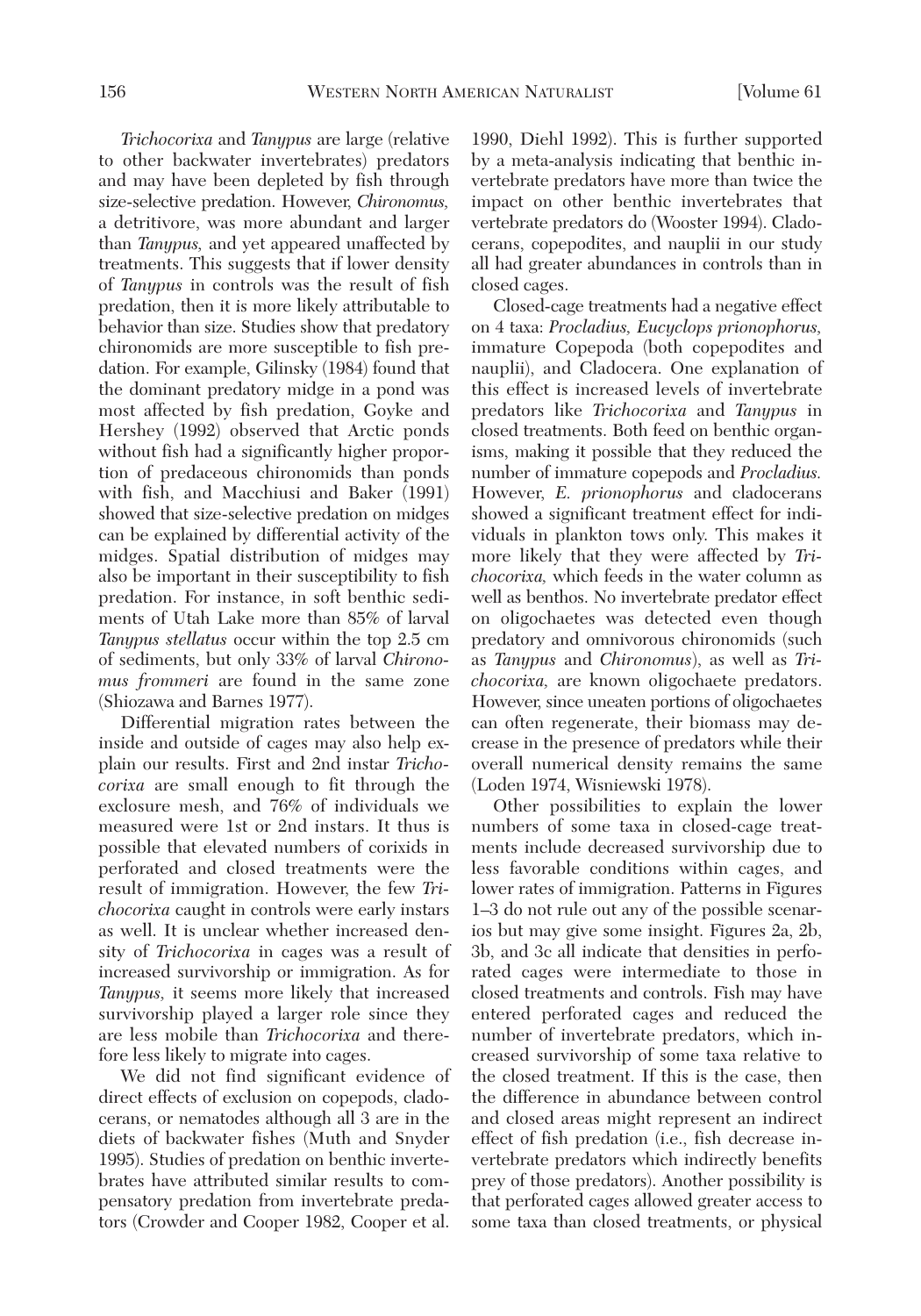conditions in perforated treatments were intermediate to those in controls and closed treatments. If either is true, then lower numbers of some taxa in closed cages may simply be an artifact of the cages.

## Diversity Effects

The heterogeneity, evenness, and possibly species richness of planktonic copepods appear enhanced in open water, and yet only a single species showed any density differences. It is possible that compensatory predation by invertebrate predators, in closed cages, equalized densities of copepods in the controls and closed treatments but did not have the same impact as fish on copepod diversity. Another possibility is that as rare species were recruited into the backwaters, they were unable to gain access to the closed cages, thereby lowering diversity. However, we believe this was not the case since Figure 4a clearly shows that controls and closed cages follow the same upward and downward trends. More specifically, the increase in heterogeneity from week 3 to week 5 in the open control as well as the closed treatments indicates that at least some of the rare species appearing in the backwaters were also recruited into the closed treatments.

Two chironomid taxa, *Tanypus* and *Procladius,* showed significant treatment effects on density, but we were unable to find significant treatment effects on chironomid diversity. We identified chironomids to generic level, which may have been too coarse a scale for diversity questions, and chironomid community diversity may have required more time to respond to treatments than the copepod community (Diehl 1992). In addition, the structural complexity of the benthic substrate may allow for a fairly diverse (11 genera) community that is not significantly affected by predation (Gilinsky 1984).

The impact of predation on density and diversity of invertebrates seems to depend on habitat type. Our results suggest that backwater fish communities of the Green River may significantly impact several invertebrate taxa. However, with our design we were unable to distinguish between fish effects and other effects created by treatment cages. Future studies will be required to separate these effects and more completely address the role of predation in structuring Green River backwater invertebrate communities.

### ACKNOWLEDGMENTS

This research was funded, in part, by the U.S. Fish and Wildlife Service. We thank D. Creer, D. Davis, K. Jordan, R. Rassmussen, and A. Stockman for field and laboratory assistance. We thank J. Barnes, J. Gilliam, B. Maurer, J. Rice, P. Marsh, and 2 anonymous reviewers for their constructive comments and critiques of the manuscript. We thank G. Fellingham and L. Stefanski for statistical assistance.

## LITERATURE CITED

- ALATALO, R.V. 1981. Problems in the measurement of evenness in ecology. Oikos 37:199–204.
- ALLAN, J.D. 1983. Predator-prey relationships in streams. Pages 191–229 *in* J.R. Barnes and G.W. Minshall, editors, Stream ecology: application and testing of general ecological theory. Plenum, New York.
- BROOKS, J.L., AND S.I. DODSON. 1965. Predation, body size, and composition of plankton. Science 150:28–35.
- CARPENTER, S.R., J.F. KITCHELL, J.R. HODGSON, P.A. COCHRAN, J.J. ELSER, M.M. ELSER, E.M. LODGE, ET AL. 1987. Regulation of lake primary productivity by food web structure. Ecology 68:1863–1876.
- COOPER, S.D., S.J. WALDE, AND B.L. PECKARSKY. 1990. Prey exchange rates and the impact of predators on prey populations in streams. Ecology 71:1503–1514.
- CROWDER, L.B., AND W.E. COOPER. 1982. Habitat structural complexity and the interaction between bluegills and their prey. Ecology 63:1802–1813.
- DIEHL, S. 1992. Fish predation and benthic community structure: the role of omnivory and habitat complexity. Ecology 73:1646–1661.
- ELLIOT, J.M. 1977. Some methods for the statistical analysis of samples of benthic invertebrates. Freshwater Biological Association, Scientific Publication 25.
- FLECKER, A.S., AND J.D. ALLAN. 1984. The importance of predation, substrate and spatial refugia in determining lotic insect distributions. Oecologia (Berlin) 64: 306–313.
- GILINSKY, E. 1984. The role of fish predation and spatial heterogeneity in determining benthic community structure. Ecology 65:455–468.
- GILLIAM, J.F., D.F. FRASER, AND A.M. SABAT. 1989. Strong effects of foraging minnows on a stream benthic invertebrate community. Ecology 70:445–452.
- GOYKE, A.P., AND A.E. HERSHEY. 1992. Effects of fish predation on larval chironomid (Diptera: Chironomidae) communities in an Arctic ecosystem. Hydrobiologia 240:203–211.
- HAINES, G.B., AND H.M. TYUS. 1990. Fish associations and environmental variables in age-0 Colorado squawfish habitats, Green River, Utah. Journal of Freshwater Ecology 5:427–435.
- HILL, M.O. 1973. Diversity and evenness: a unifying notation and its consequences. Ecology 54:427–432.
- HURLBERT, S.H. 1971. The non-concept of species diversity: a critique and alternative parameters. Ecology 52:577–586
- KERFOOT, W.C., AND A. SIH, EDITORS. 1987. Predation: direct and indirect impacts on aquatic communities. University Press of New England, Hanover, NH.